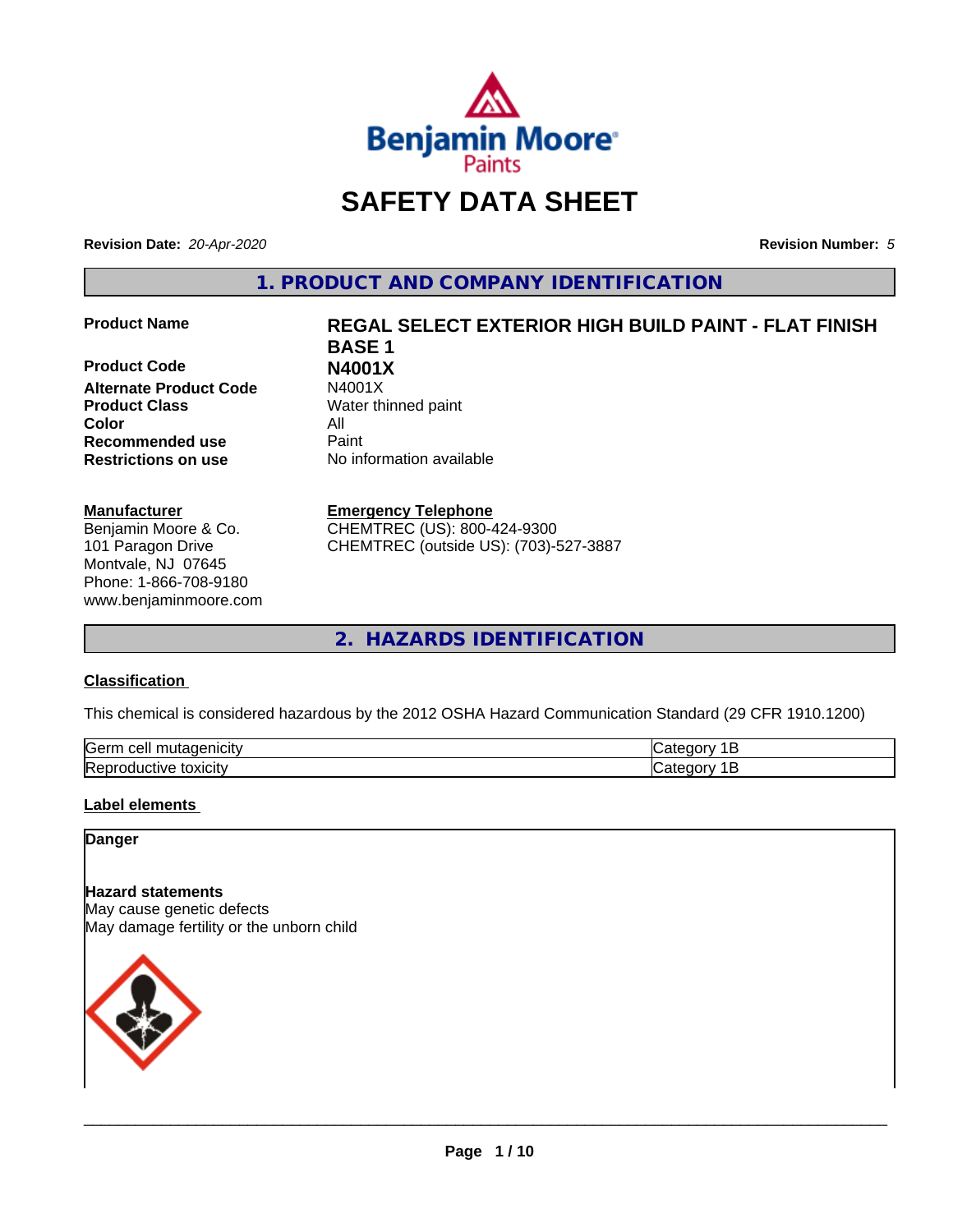**Appearance** liquid **Odor 11** Odor little or no odor

#### **Precautionary Statements - Prevention**

Obtain special instructions before use Do not handle until all safety precautions have been read and understood Use personal protective equipment as required

#### **Precautionary Statements - Response**

IF exposed or concerned: Get medical advice/attention

#### **Precautionary Statements - Storage**

Store locked up

#### **Precautionary Statements - Disposal**

Dispose of contents/container to an approved waste disposal plant

#### **Hazards not otherwise classified (HNOC)**

Not applicable

#### **Other information**

No information available

#### **3. COMPOSITION INFORMATION ON COMPONENTS**

| <b>Chemical name</b>                         | <b>CAS No.</b> | Weight-%    |
|----------------------------------------------|----------------|-------------|
| Titanium dioxide                             | 13463-67-7     | $20 - 25$   |
| Nepheline syenite                            | 37244-96-5     | $10 - 15$   |
| Diatomaceous earth                           | 61790-53-2     | ' - 5       |
| Kaolin, calcined                             | 92704-41-1     | - 5         |
| Kaolin                                       | 1332-58-7      | 1 - 5       |
| Silica amorphous                             | 7631-86-9      | $-5$        |
| Carbamic acid, 1H-benzimidazol-2-yl-, methyl | 10605-21-7     | $0.1 - 0.5$ |
| ester                                        |                |             |
| Sodium C14-C16 olefin sulfonate              | 68439-57-6     | $0.1 - 0.5$ |

|                       | 4. FIRST AID MEASURES                                                                                    |
|-----------------------|----------------------------------------------------------------------------------------------------------|
| <b>General Advice</b> | If symptoms persist, call a physician. Show this safety data sheet to the doctor in<br>attendance.       |
| <b>Eye Contact</b>    | Rinse thoroughly with plenty of water for at least 15 minutes and consult a<br>physician.                |
| <b>Skin Contact</b>   | Wash off immediately with soap and plenty of water while removing all<br>contaminated clothes and shoes. |
| <b>Inhalation</b>     | Move to fresh air. If symptoms persist, call a physician.                                                |
| Ingestion             | Clean mouth with water and afterwards drink plenty of water. Consult a physician<br>if necessary.        |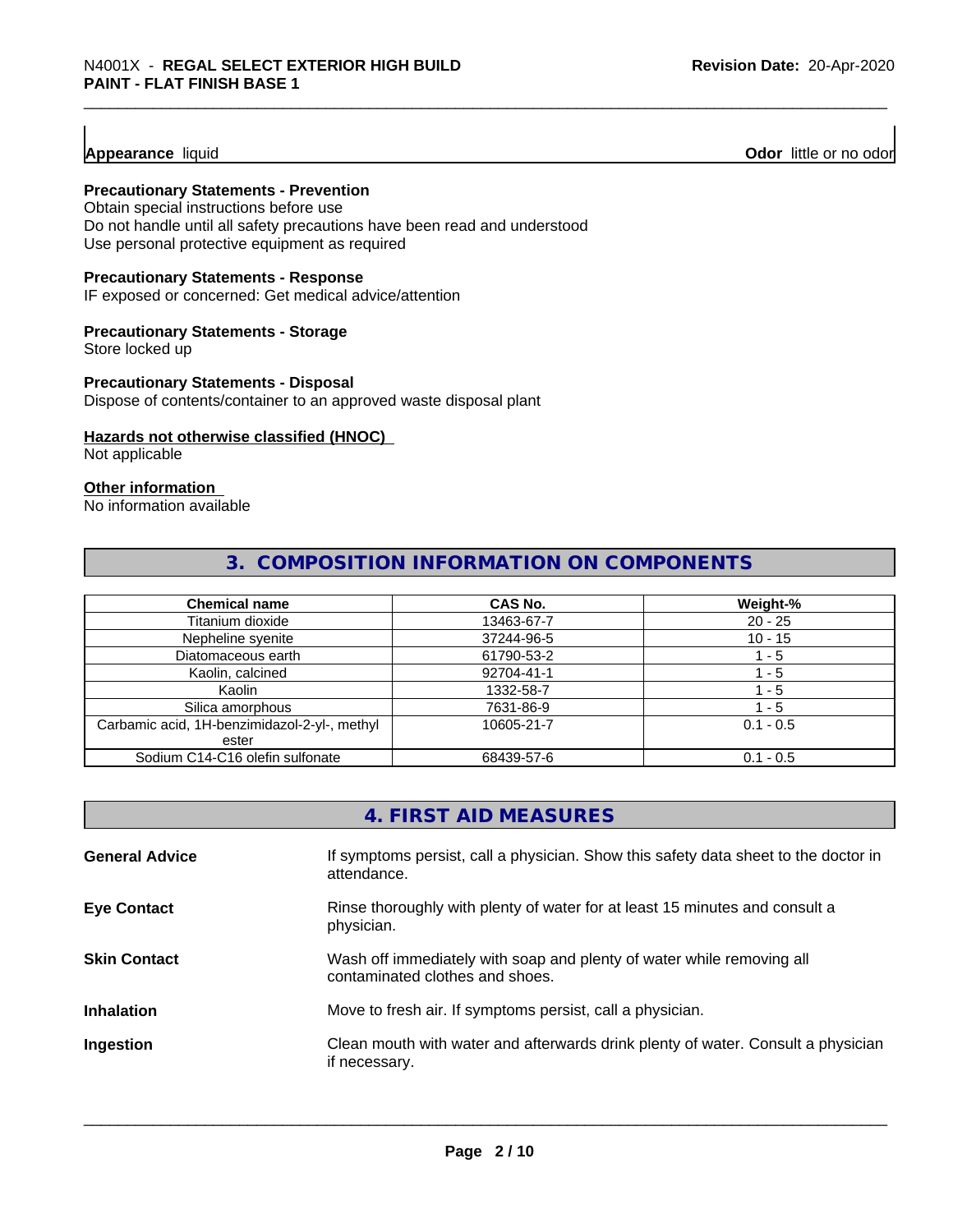| <b>Most Important</b><br><b>Symptoms/Effects</b>                                                  | None known.            |                                                                                                                                              |                                                                                                            |  |
|---------------------------------------------------------------------------------------------------|------------------------|----------------------------------------------------------------------------------------------------------------------------------------------|------------------------------------------------------------------------------------------------------------|--|
| <b>Notes To Physician</b>                                                                         | Treat symptomatically. |                                                                                                                                              |                                                                                                            |  |
|                                                                                                   |                        | 5. FIRE-FIGHTING MEASURES                                                                                                                    |                                                                                                            |  |
| <b>Suitable Extinguishing Media</b>                                                               |                        |                                                                                                                                              | Use extinguishing measures that are appropriate to local<br>circumstances and the surrounding environment. |  |
| Protective equipment and precautions for firefighters                                             |                        | As in any fire, wear self-contained breathing apparatus<br>pressure-demand, MSHA/NIOSH (approved or equivalent)<br>and full protective gear. |                                                                                                            |  |
| <b>Specific Hazards Arising From The Chemical</b>                                                 |                        | Closed containers may rupture if exposed to fire or<br>extreme heat.                                                                         |                                                                                                            |  |
| <b>Sensitivity to mechanical impact</b>                                                           |                        | No.                                                                                                                                          |                                                                                                            |  |
| <b>Sensitivity to static discharge</b>                                                            |                        | <b>No</b>                                                                                                                                    |                                                                                                            |  |
| <b>Flash Point Data</b><br>Flash point (°F)<br>Flash Point (°C)<br><b>Method</b>                  |                        | Not applicable<br>Not applicable<br>Not applicable                                                                                           |                                                                                                            |  |
| <b>Flammability Limits In Air</b>                                                                 |                        |                                                                                                                                              |                                                                                                            |  |
| Lower flammability limit:<br><b>Upper flammability limit:</b>                                     |                        | Not applicable<br>Not applicable                                                                                                             |                                                                                                            |  |
| <b>NFPA</b><br>Health: 2                                                                          | Flammability: 0        | Instability: 0                                                                                                                               | <b>Special: Not Applicable</b>                                                                             |  |
| <b>NFPA Legend</b><br>0 - Not Hazardous<br>1 - Slightly<br>2 - Moderate<br>3 - High<br>4 - Severe |                        |                                                                                                                                              |                                                                                                            |  |

*The ratings assigned are only suggested ratings, the contractor/employer has ultimate responsibilities for NFPA ratings where this system is used.*

*Additional information regarding the NFPA rating system is available from the National Fire Protection Agency (NFPA) at www.nfpa.org.*

## **6. ACCIDENTAL RELEASE MEASURES**

| <b>Personal Precautions</b>      | Avoid contact with skin, eyes and clothing. Ensure adequate ventilation. |
|----------------------------------|--------------------------------------------------------------------------|
| <b>Other Information</b>         | Prevent further leakage or spillage if safe to do so.                    |
| <b>Environmental precautions</b> | See Section 12 for additional Ecological Information.                    |
| <b>Methods for Cleaning Up</b>   | Soak up with inert absorbent material. Sweep up and shovel into suitable |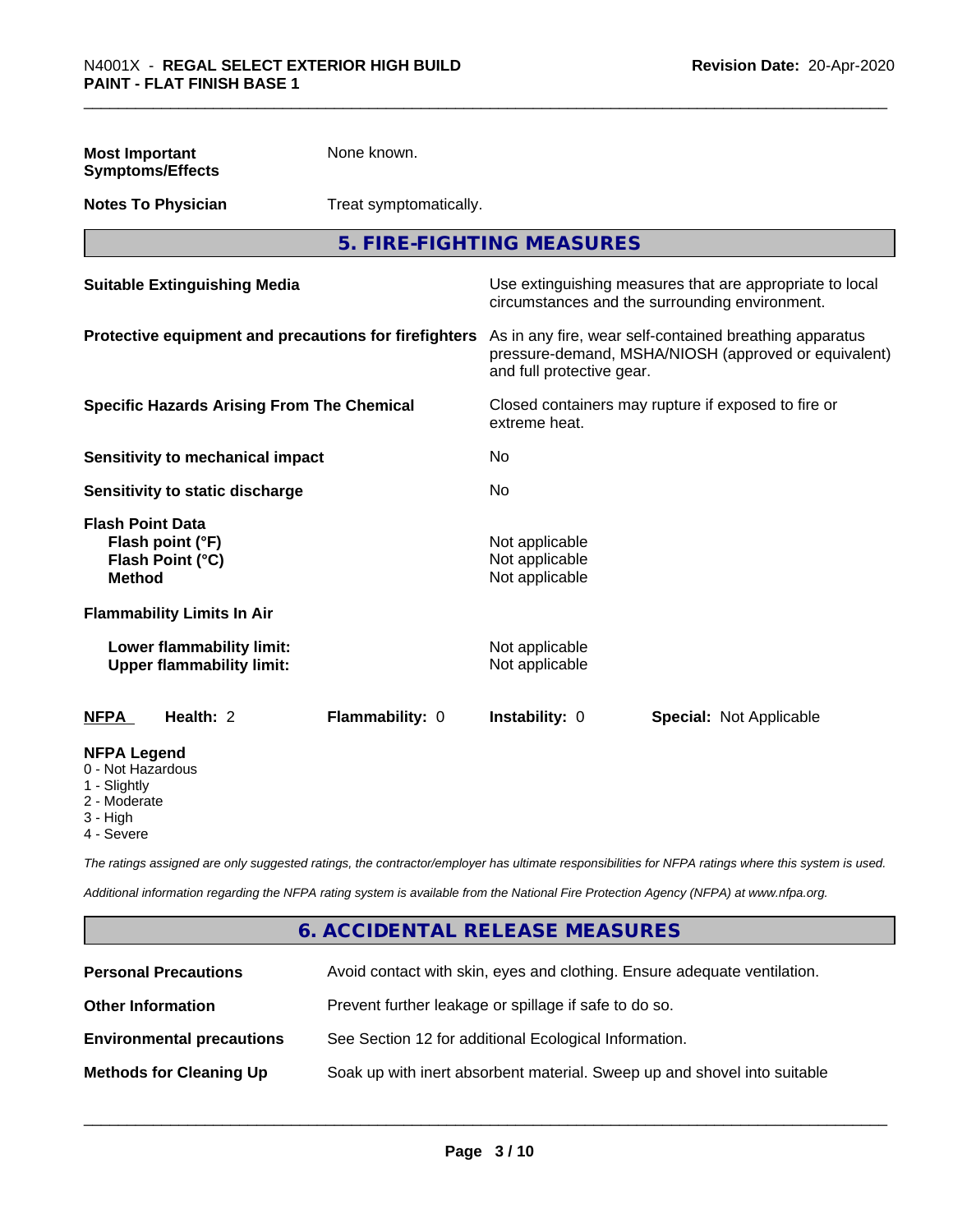containers for disposal.

|                               | 7. HANDLING AND STORAGE                                                                                                                                                          |
|-------------------------------|----------------------------------------------------------------------------------------------------------------------------------------------------------------------------------|
| <b>Handling</b>               | Avoid contact with skin, eyes and clothing. Avoid breathing vapors, spray mists or<br>sanding dust. In case of insufficient ventilation, wear suitable respiratory<br>equipment. |
| <b>Storage</b>                | Keep container tightly closed. Keep out of the reach of children.                                                                                                                |
| <b>Incompatible Materials</b> | No information available                                                                                                                                                         |
|                               |                                                                                                                                                                                  |

### **8. EXPOSURE CONTROLS/PERSONAL PROTECTION**

#### **Exposure Limits**

| <b>Chemical name</b> | <b>ACGIH TLV</b>                           | <b>OSHA PEL</b>            |
|----------------------|--------------------------------------------|----------------------------|
| Titanium dioxide     | TWA: $10 \text{ mg/m}^3$                   | 15 mg/m $3$ - TWA          |
| Diatomaceous earth   | N/E                                        |                            |
|                      |                                            | 20 mppcf - TWA             |
| Kaolin               | TWA: 2 $mg/m3$ particulate matter          | 15 mg/m <sup>3</sup> - TWA |
|                      | containing no asbestos and <1%             | $5 \text{ mg/m}^3$ - TWA   |
|                      | crystalline silica, respirable particulate |                            |
|                      | matter                                     |                            |
| Silica amorphous     | N/E                                        | 20 mppcf - TWA             |
|                      |                                            |                            |

#### **Legend**

ACGIH - American Conference of Governmental Industrial Hygienists Exposure Limits OSHA - Occupational Safety & Health Administration Exposure Limits N/E - Not Established

| <b>Engineering Measures</b> | Ensure adequate ventilation, especially in confined areas. |  |
|-----------------------------|------------------------------------------------------------|--|
|                             |                                                            |  |

|  |  | <b>Personal Protective Equipment</b> |  |  |
|--|--|--------------------------------------|--|--|
|  |  |                                      |  |  |

| <b>Eye/Face Protection</b>    | Safety glasses with side-shields.                                                                                                                                                                                                                                                                                                                                   |
|-------------------------------|---------------------------------------------------------------------------------------------------------------------------------------------------------------------------------------------------------------------------------------------------------------------------------------------------------------------------------------------------------------------|
| <b>Skin Protection</b>        | Protective gloves and impervious clothing.                                                                                                                                                                                                                                                                                                                          |
| <b>Respiratory Protection</b> | Use only with adequate ventilation. In operations where exposure limits are<br>exceeded, use a NIOSH approved respirator that has been selected by a<br>technically qualified person for the specific work conditions. When spraying the<br>product or applying in confined areas, wear a NIOSH approved respirator<br>specified for paint spray or organic vapors. |
| <b>Hygiene Measures</b>       | Avoid contact with skin, eyes and clothing. Remove and wash contaminated<br>clothing before re-use. Wash thoroughly after handling.                                                                                                                                                                                                                                 |

# **9. PHYSICAL AND CHEMICAL PROPERTIES**

**Appearance** liquid **Odor** little or no odor **Density (Ibs/gal)** 12.4 - 12.5<br> **Specific Gravity** 1.48 - 1.50 **Specific Gravity** 

**Odor Threshold** No information available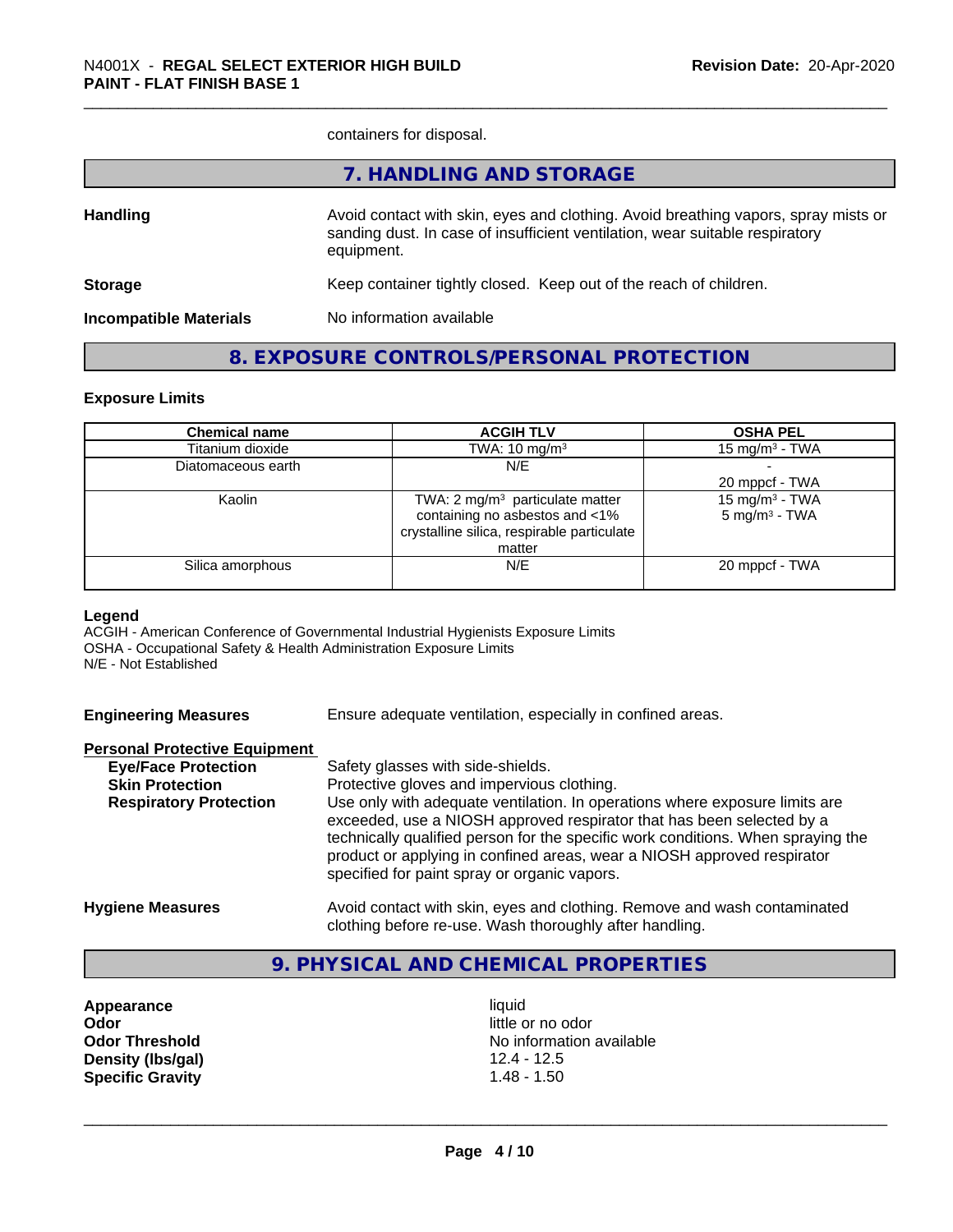**Viscosity (cps)** <br> **Viscosity (cps)** No information available<br>
No information available<br>
No information available **Water solubility**<br> **Evaporation Rate**<br> **Evaporation Rate**<br> **Evaporation Rate Vapor pressure** No information available **Vapor density No information available No information available Wt. % Solids** 60 - 70<br> **Vol. % Solids** 60 - 70<br> **Vol. % Solids** 40 - 50 **Vol. % Solids Wt.** % Volatiles 30 - 40 **Vol. % Volatiles** 50 - 60 **VOC Regulatory Limit (g/L)** < 50 **Boiling Point (°F)** 212 **Boiling Point (°C) Freezing point (°F)** 32 **Freezing Point (°C)** 0 **Flash point (°F)** Not applicable **Flash Point (°C)** Not applicable **Method**<br> **Flammability (solid, gas)**<br> **Example 2018** Not applicable **Flammability** (solid, gas) **Upper flammability limit:** Not applicable **Lower flammability limit:** Not applicable **Autoignition Temperature (°F)** No information available **Autoignition Temperature (°C)** No information available **Decomposition Temperature (°F)** No information available **Decomposition Temperature (°C)** No information available<br> **Partition coefficient Partition available** 

**pH**<br>
Viscosity (cps) The Contract of the Contract of No information available<br>
No information available **Solubility(ies)** No information available **Evaporation Rate** No information available **No information available** 

### **10. STABILITY AND REACTIVITY**

| <b>Reactivity</b>                         | Not Applicable                           |
|-------------------------------------------|------------------------------------------|
| <b>Chemical Stability</b>                 | Stable under normal conditions.          |
| <b>Conditions to avoid</b>                | Prevent from freezing.                   |
| <b>Incompatible Materials</b>             | No materials to be especially mentioned. |
| <b>Hazardous Decomposition Products</b>   | None under normal use.                   |
| <b>Possibility of hazardous reactions</b> | None under normal conditions of use.     |

### **11. TOXICOLOGICAL INFORMATION**

#### **Product Information**

**Information on likely routes of exposure**

**Principal Routes of Exposure** Eye contact, skin contact and inhalation.

**Acute Toxicity**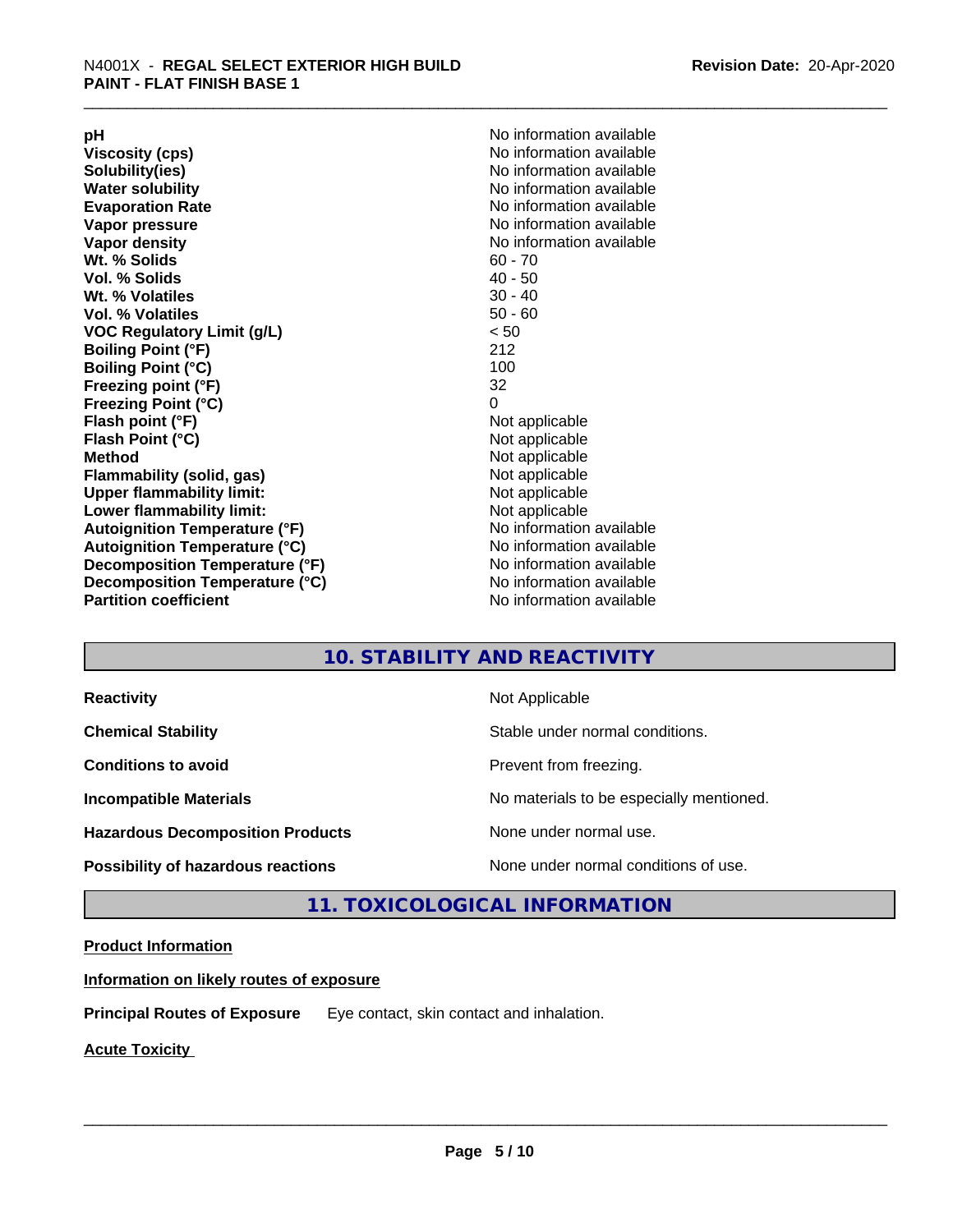**Product Information** No information available

#### **Symptoms related to the physical,chemical and toxicological characteristics**

**Symptoms** No information available

#### **Delayed and immediate effects as well as chronic effects from short and long-term exposure**

| Eye contact                     | May cause slight irritation.                                                      |
|---------------------------------|-----------------------------------------------------------------------------------|
| <b>Skin contact</b>             | Substance may cause slight skin irritation. Prolonged or repeated contact may dry |
|                                 | skin and cause irritation.                                                        |
| <b>Inhalation</b>               | May cause irritation of respiratory tract.                                        |
| Ingestion                       | Ingestion may cause gastrointestinal irritation, nausea, vomiting and diarrhea.   |
| <b>Sensitization</b>            | No information available                                                          |
| <b>Neurological Effects</b>     | No information available.                                                         |
| <b>Mutagenic Effects</b>        | Suspected of causing genetic defects.                                             |
| <b>Reproductive Effects</b>     | May damage fertility or the unborn child.                                         |
| <b>Developmental Effects</b>    | No information available.                                                         |
| Target organ effects            | No information available.                                                         |
| <b>STOT - single exposure</b>   | No information available.                                                         |
| <b>STOT - repeated exposure</b> | No information available.                                                         |
| Other adverse effects           | No information available.                                                         |
| <b>Aspiration Hazard</b>        | No information available                                                          |

#### **Numerical measures of toxicity**

#### **The following values are calculated based on chapter 3.1 of the GHS document**

| ATEmix (oral)          | 22939 mg/kg  |
|------------------------|--------------|
| <b>ATEmix (dermal)</b> | 173020 mg/kg |

#### **Component Information**

| Chemical name                                                       | Oral LD50                                    | Dermal LD50                                                                              | <b>Inhalation LC50</b> |
|---------------------------------------------------------------------|----------------------------------------------|------------------------------------------------------------------------------------------|------------------------|
| Titanium dioxide<br>13463-67-7                                      | $> 10000$ mg/kg (Rat)                        |                                                                                          |                        |
| Kaolin, calcined<br>92704-41-1                                      | $>$ 2000 mg/kg (Rat)                         |                                                                                          |                        |
| Kaolin<br>1332-58-7                                                 | $>$ 5000 mg/kg (Rat)                         | $>$ 5000 mg/kg (Rat)                                                                     |                        |
| Silica amorphous<br>7631-86-9                                       | $= 7900$ mg/kg (Rat)                         | $>$ 2000 mg/kg (Rabbit)                                                                  | $> 2.2$ mg/L (Rat) 1 h |
| Carbamic acid,<br>1H-benzimidazol-2-yl-, methyl ester<br>10605-21-7 | $>$ 5050 mg/kg (Rat)<br>$= 6400$ mg/kg (Rat) | $\cdot$ 10000 mg/kg (Rabbit) = 2 g/kg<br>$\text{Rat}$ ) = 8500 mg/kg ( $\text{Rabbit}$ ) |                        |
| Sodium C14-C16 olefin sulfonate<br>68439-57-6                       | $= 2220$ mg/kg (Rat)                         | $> 740$ mg/kg (Rabbit)                                                                   |                        |

#### **Chronic Toxicity**

#### **Carcinogenicity**

*The information below indicateswhether each agency has listed any ingredient as a carcinogen:.*

| Chemical<br>name                                                                                                                                      | <b>IARC</b>                   | <b>NTP</b> | ∩≏⊔∧<br>∪אח |
|-------------------------------------------------------------------------------------------------------------------------------------------------------|-------------------------------|------------|-------------|
|                                                                                                                                                       | <br>2P<br>Possible<br>· Human |            | Listed      |
| <b>The Contract of the Contract of the Contract of the Contract of the Contract of the Contract of the Contract o</b><br>n dioxide<br><b>fitanium</b> | Carcinoɑen                    |            |             |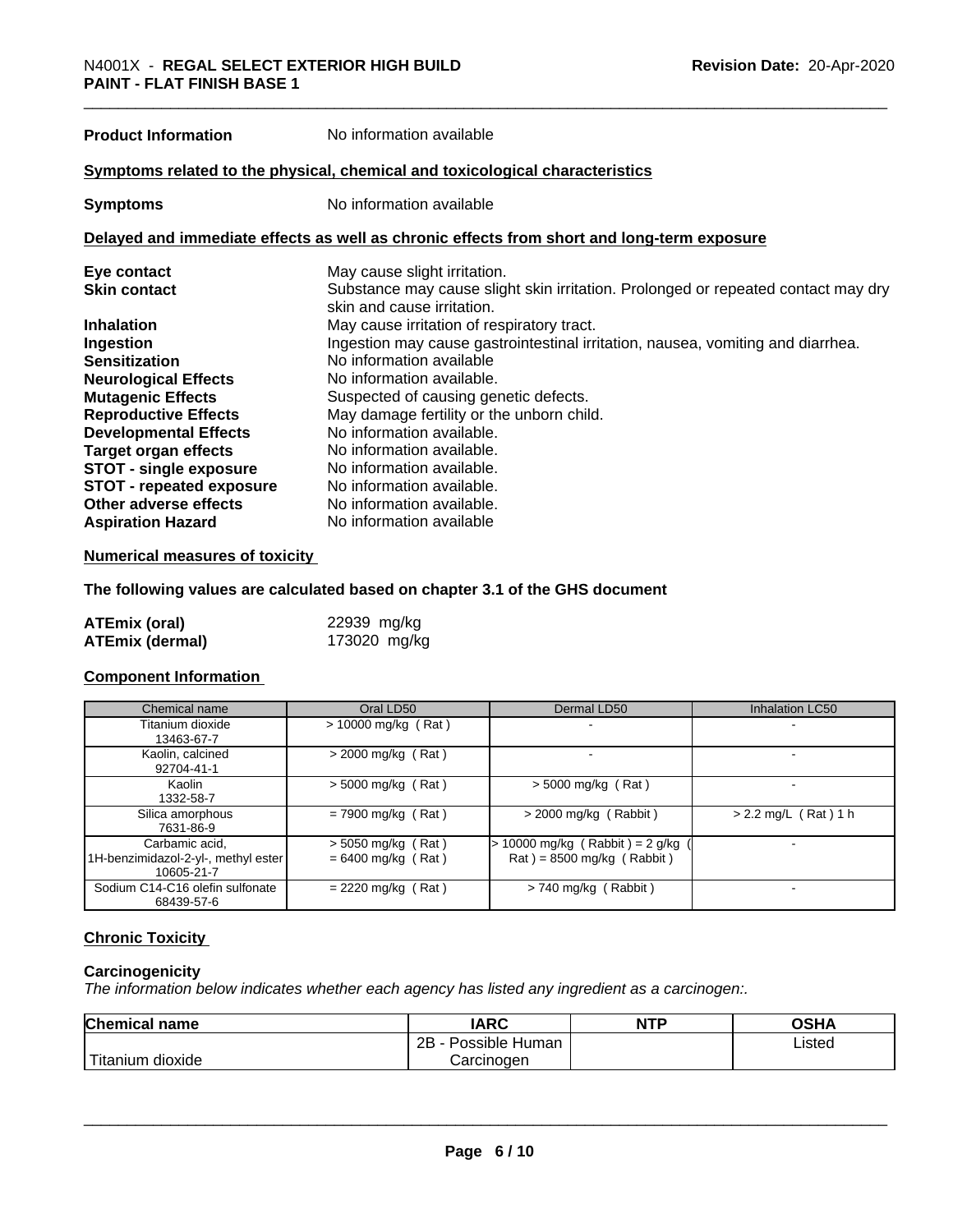• Although IARC has classified titanium dioxide as possibly carcinogenic to humans (2B), their summary concludes: "No significant exposure to titanium dioxide is thought to occur during the use of products in which titanium dioxide is bound to other materials, such as paint."

#### **Legend**

IARC - International Agency for Research on Cancer NTP - National Toxicity Program OSHA - Occupational Safety & Health Administration

**12. ECOLOGICAL INFORMATION**

#### **Ecotoxicity Effects**

The environmental impact of this product has not been fully investigated.

#### **Product Information**

#### **Acute Toxicity to Fish**

No information available

#### **Acute Toxicity to Aquatic Invertebrates**

No information available

#### **Acute Toxicity to Aquatic Plants**

No information available

#### **Persistence / Degradability**

No information available.

#### **Bioaccumulation**

There is no data for this product.

#### **Mobility in Environmental Media**

No information available.

#### **Ozone**

No information available

#### **Component Information**

#### **Acute Toxicity to Fish**

Titanium dioxide  $LC50:$  > 1000 mg/L (Fathead Minnow - 96 hr.) Carbamic acid, 1H-benzimidazol-2-yl-, methyl ester LC50: 1.5 mg/L (Rainbow Trout - 96 hr.)

#### **Acute Toxicity to Aquatic Invertebrates**

Carbamic acid, 1H-benzimidazol-2-yl-, methyl ester LC50: 0.22 mg/L (water flea - 48 hr.)

#### **Acute Toxicity to Aquatic Plants**

No information available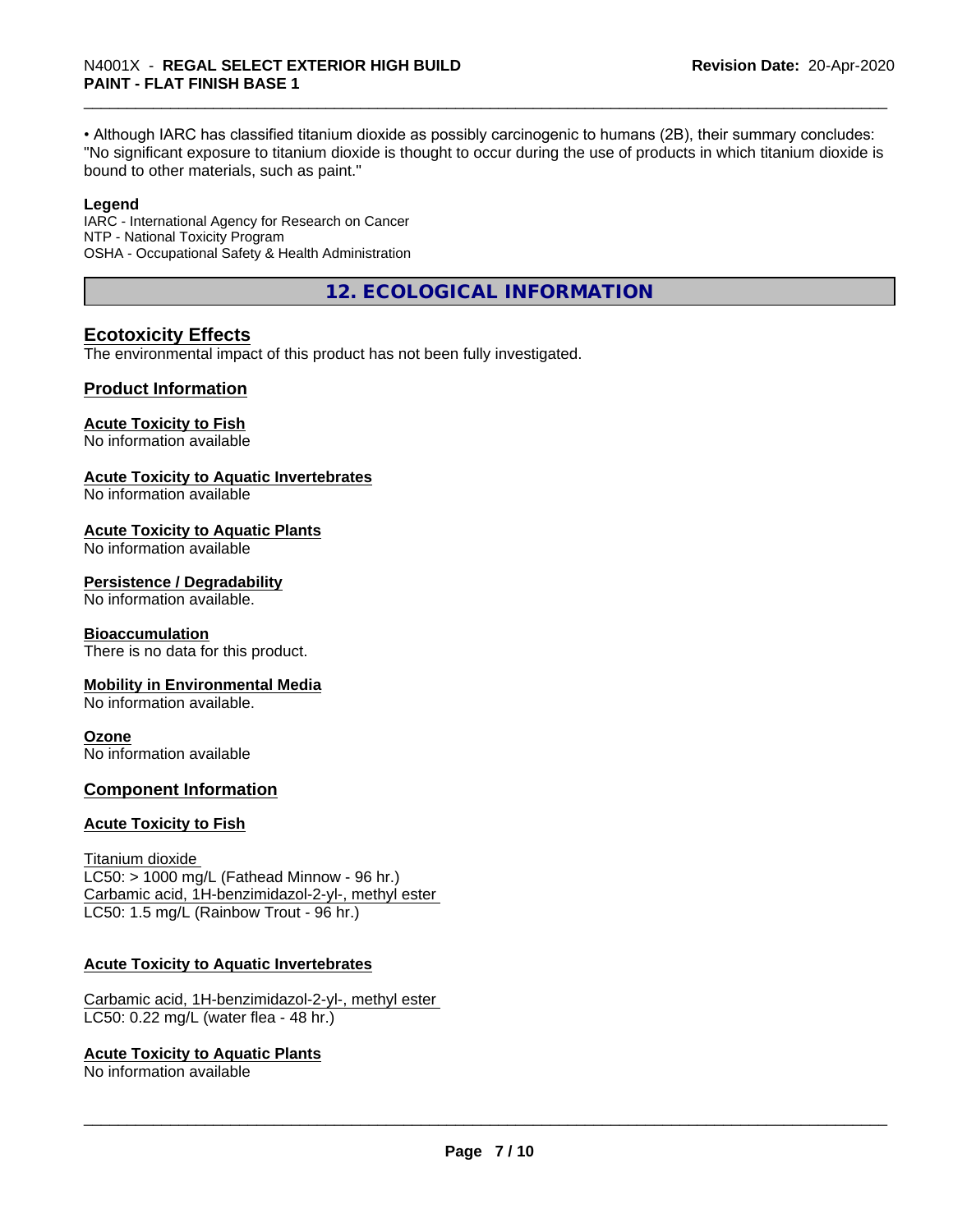|                              | 13. DISPOSAL CONSIDERATIONS                                                                                                                                                                                               |
|------------------------------|---------------------------------------------------------------------------------------------------------------------------------------------------------------------------------------------------------------------------|
| <b>Waste Disposal Method</b> | Dispose of in accordance with federal, state, and local regulations. Local<br>requirements may vary, consult your sanitation department or state-designated<br>environmental protection agency for more disposal options. |
|                              | 14. TRANSPORT INFORMATION                                                                                                                                                                                                 |
| <b>DOT</b>                   | Not regulated                                                                                                                                                                                                             |
| <b>ICAO/IATA</b>             | Not regulated                                                                                                                                                                                                             |
| <b>IMDG/IMO</b>              | Not regulated                                                                                                                                                                                                             |
|                              | <b>15. REGULATORY INFORMATION</b>                                                                                                                                                                                         |

#### **International Inventories**

| <b>TSCA: United States</b> | Yes - All components are listed or exempt. |
|----------------------------|--------------------------------------------|
| <b>DSL: Canada</b>         | Yes - All components are listed or exempt. |

#### **Federal Regulations**

| Nο  |  |
|-----|--|
| Yes |  |
| No  |  |
| Nο  |  |
| No  |  |
|     |  |

#### **SARA 313**

Section 313 of Title III of the Superfund Amendments and Reauthorization Act of 1986 (SARA). This product contains a chemical or chemicals which are subject to the reporting requirements of the Act and Title 40 of the Code of Federal Regulations, Part 372:

*None*

#### **Clean Air Act,Section 112 Hazardous Air Pollutants (HAPs) (see 40 CFR 61)**

This product contains the following HAPs:

*None*

### **US State Regulations**

#### **California Proposition 65**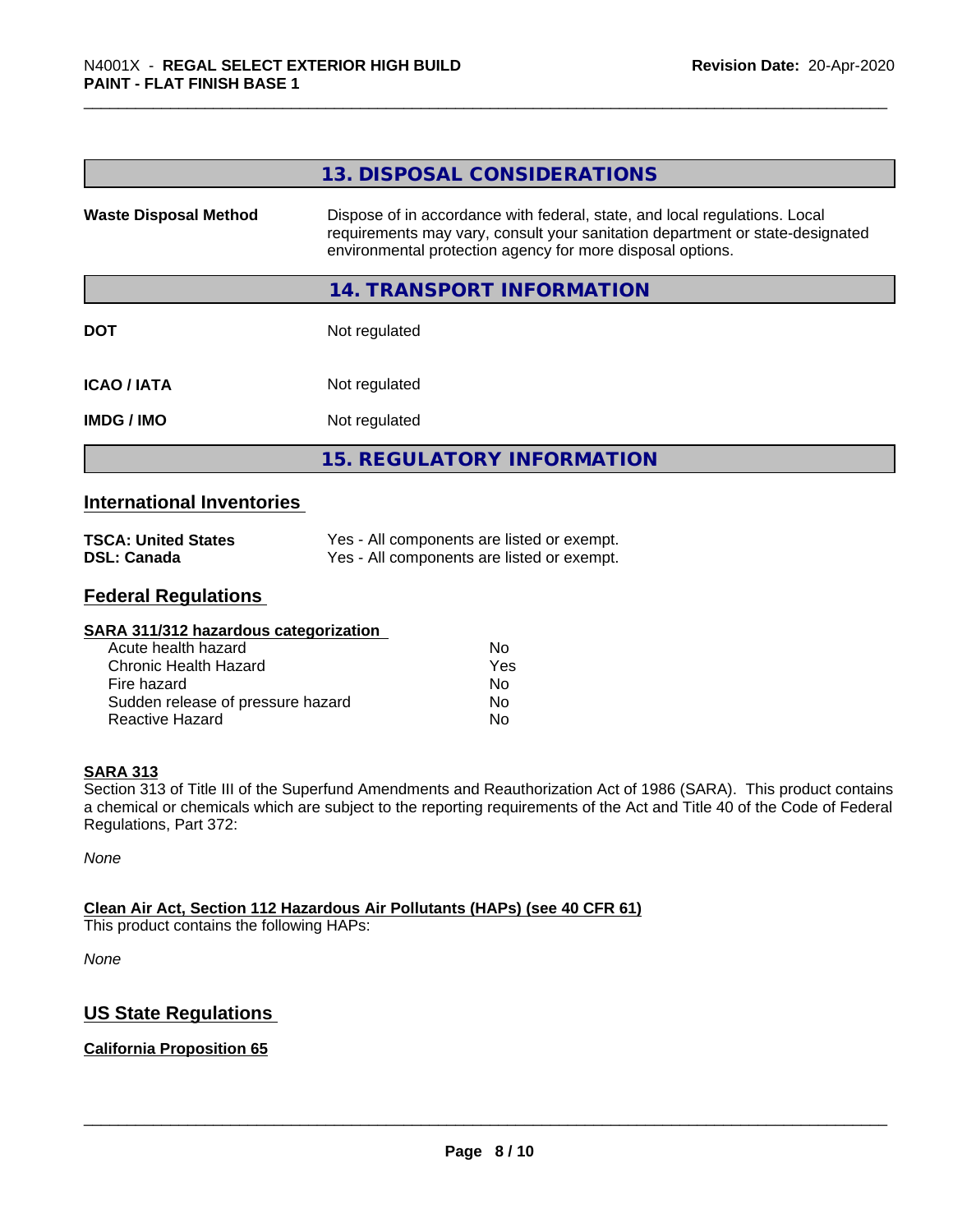# **AVIMARNING:** Cancer and Reproductive Harm– www.P65warnings.ca.gov

#### **State Right-to-Know**

| <b>Chemical name</b>                  | <b>Massachusetts</b> | <b>New Jersey</b> | Pennsylvania |
|---------------------------------------|----------------------|-------------------|--------------|
| Titanium dioxide                      |                      |                   |              |
| Diatomaceous earth                    |                      |                   |              |
| Kaolin                                |                      |                   |              |
| Silica amorphous                      |                      |                   |              |
| Carbamic acid, 1H-benzimidazol-2-yl-, |                      |                   |              |
| methyl ester                          |                      |                   |              |

#### **Legend**

X - Listed

### **16. OTHER INFORMATION**

**HMIS** - **Health:** 2\* **Flammability:** 0 **Reactivity:** 0 **PPE:** -

#### **HMIS Legend**

- 0 Minimal Hazard
- 1 Slight Hazard
- 2 Moderate Hazard
- 3 Serious Hazard
- 4 Severe Hazard
- \* Chronic Hazard

X - Consult your supervisor or S.O.P. for "Special" handling instructions.

*Note: The PPE rating has intentionally been left blank. Choose appropriate PPE that will protect employees from the hazards the material will present under the actual normal conditions of use.*

*Caution: HMISÒ ratings are based on a 0-4 rating scale, with 0 representing minimal hazards or risks, and 4 representing significant hazards or risks. Although HMISÒ ratings are not required on MSDSs under 29 CFR 1910.1200, the preparer, has chosen to provide them. HMISÒ ratings are to be used only in conjunction with a fully implemented HMISÒ program by workers who have received appropriate HMISÒ training. HMISÒ is a registered trade and service mark of the NPCA. HMISÒ materials may be purchased exclusively from J. J. Keller (800) 327-6868.*

 **WARNING!** If you scrape, sand, or remove old paint, you may release lead dust. LEAD IS TOXIC. EXPOSURE TO LEAD DUST CAN CAUSE SERIOUS ILLNESS, SUCH AS BRAIN DAMAGE, ESPECIALLY IN CHILDREN. PREGNANT WOMEN SHOULD ALSO AVOID EXPOSURE.Wear a NIOSH approved respirator to control lead exposure. Clean up carefully with a HEPA vacuum and a wet mop. Before you start, find out how to protect yourself and your family by contacting the National Lead Information Hotline at 1-800-424-LEAD or log on to www.epa.gov/lead.

| <b>Prepared By</b>      | <b>Product Stewardship Department</b><br>Benjamin Moore & Co.<br>101 Paragon Drive<br>Montvale, NJ 07645<br>800-225-5554 |
|-------------------------|--------------------------------------------------------------------------------------------------------------------------|
| <b>Revision Date:</b>   | 20-Apr-2020                                                                                                              |
| <b>Revision Summary</b> | Not available                                                                                                            |